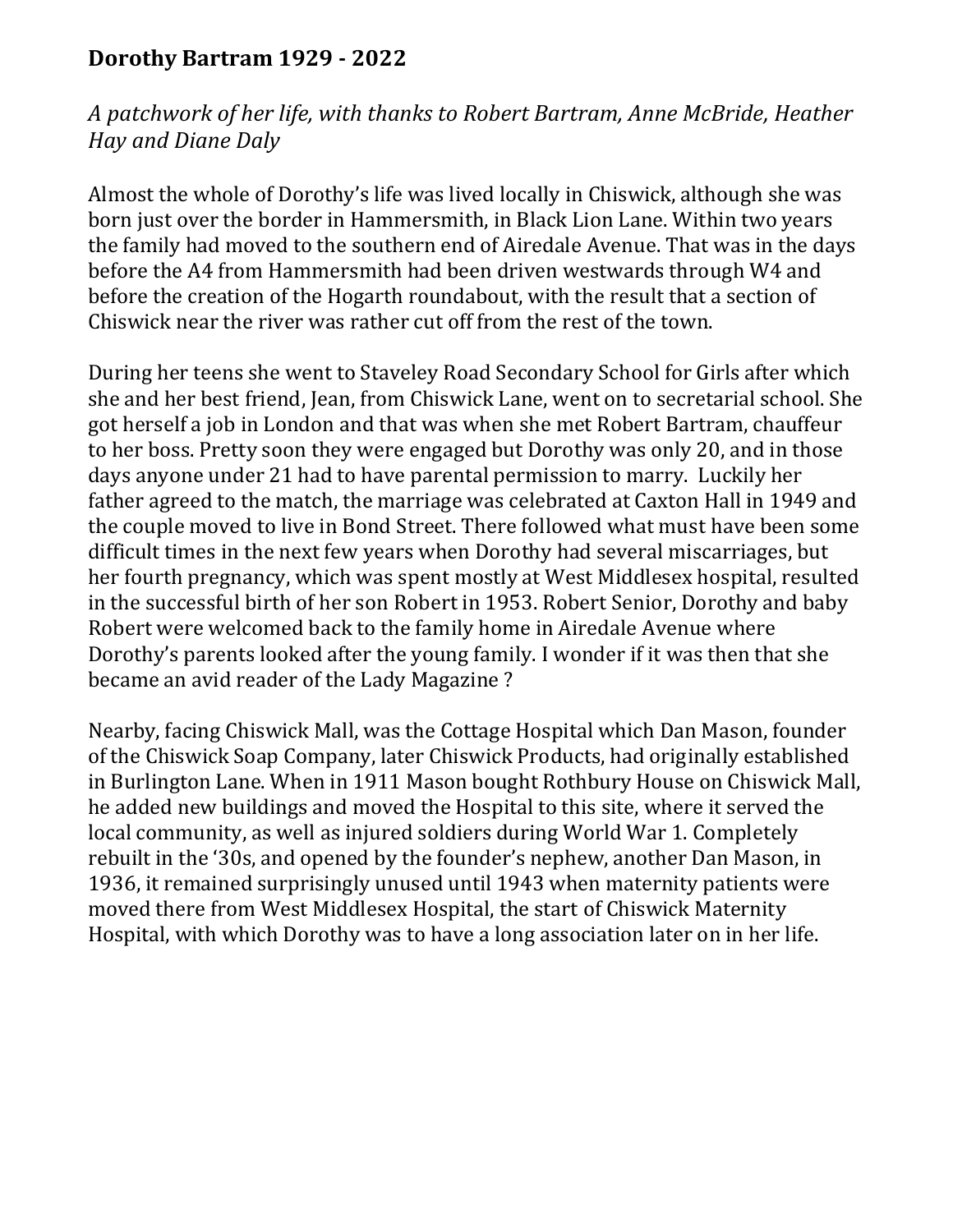

From 1965 she worked for the Matron there and was very much at the heart of the organisation. She has written about its history and of this period she notes: 'Many happy years passed at the Maternity Hospital and various projects took place alongside the everyday arrival of babies'. When the hospital closed in 1975, the building was used as accommodation for students and doctors and also for filming. During these years Dorothy acted as Warden. In 1986 the site began a new existence as Chiswick Lodge, a nursing home for patients with motor neurone disease, Alzheimers and Hodgkinson's Chorea. Dorothy was an unstinting

supporter of the League of Friends, working voluntarily for patients and staff alike. So marked was her charity work that at a ceremony in London she was awarded the League of Mercy Medal, 'the first person in a hundred years', her son tells us, 'to get this medal'. When the hospital site was sold and new luxury homes were built on the Mall, Dorothy was a key person at the ceremony to unveil a commemorative stone marking the site of the Hospital in all its incarnations.

She was a devoted member of the congregation at St Nicholas Church. She was confirmed there after receiving instruction from Sister Winifred, one of the Sisters from Warminster who lived at St Denys's Cottage (as it then was) and worked in the parish. We will always remember Dorothy sitting in the front pew opposite the pulpit and how she insisted on walking up to the altar to take Communion for as long as she possibly could. Her faith was evidently hugely important to her, and led to her going on pilgrimages to Santiago da Compostela, to churches on the Continent with Black Madonnas, and in this country to Walsingham. Her strong connection with St Mary's Convent and Nursing Home started when she and her husband would visit her brother-in-law who went to live there. During the years I knew her she would often go to the Convent for a chicken lunch on a Sunday. What's amusing is that although a self-proclaimed vegetarian, she made an exception for the Convent's chicken (she considered poultry not to be meat) and Paul Cook's sausages. When it came to baking, it was Heather Hay's rock cakes that had her complete approval.